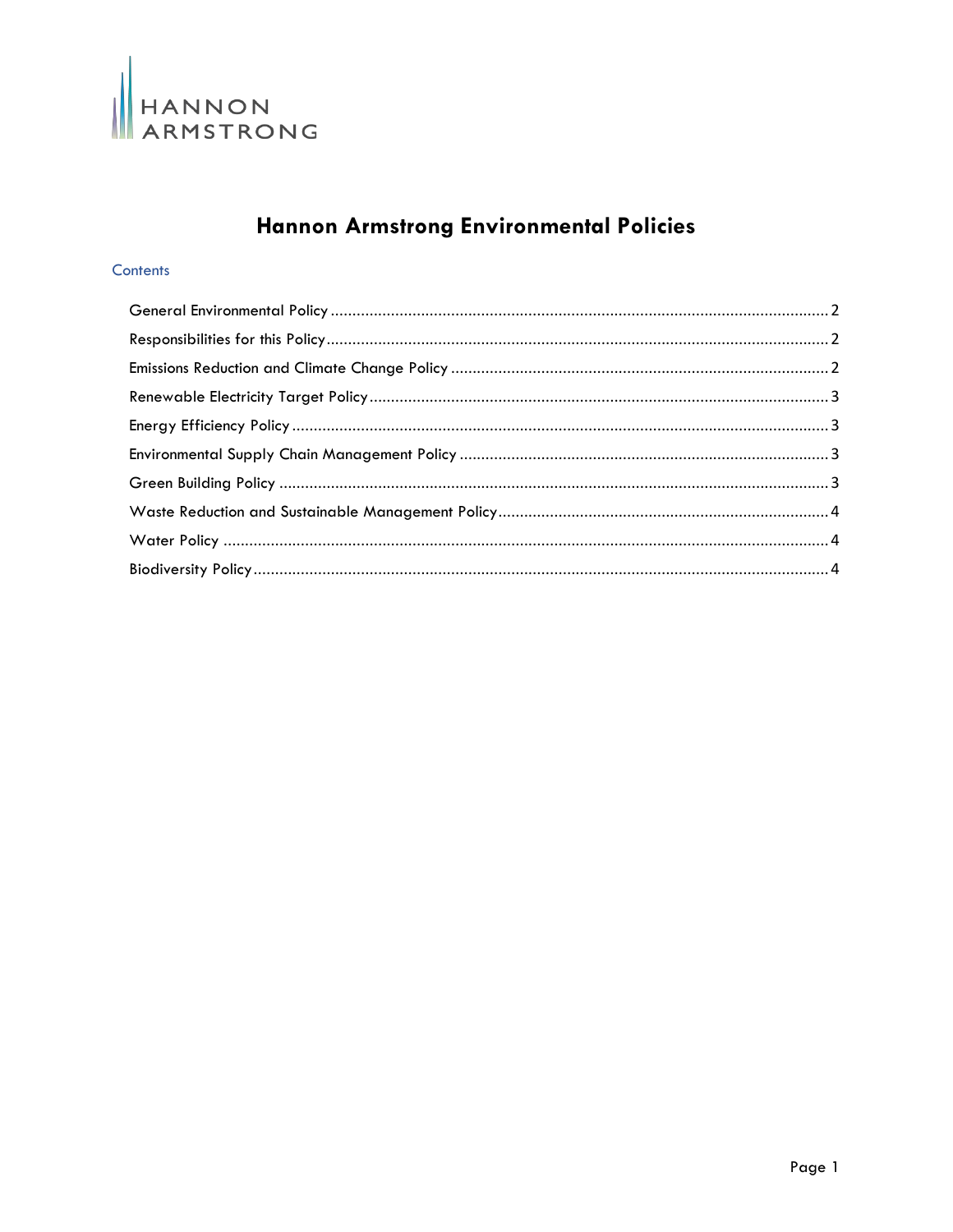

## <span id="page-1-0"></span>General Environmental Policy

Hannon Armstrong's mission is to reduce the impact of, or increase resiliency to, climate change by investing in sustainable infrastructure assets. We are committed to enabling tangible emissions reductions, water savings, and other positive environmental outcomes and transparently reporting the impact of, not only our corporate operations, but the entirety of our investment portfolio. A copy of our Sustainability Investment Policy is available for viewing on our website at [www.hannonarmstrong.com.](http://www.hannonarmstrong.com/) In addition, we promote a corporate culture focused on environmental stewardship through regular company-wide education on environmental issues, continuous evaluation of the impact of our corporate processes, and facilitating the ongoing support of various community engagements that positively impact the environment.

This policy is guided by the requirements of local, state and federal regulations as well as the principles of the United Nations Global Compact, to which Hannon Armstrong is a signatory.

# <span id="page-1-1"></span>Responsibilities for this Policy

Our President and CEO and other members of our senior management are responsible for the promotion and implementation of our Environmental Policy, and reporting on activities and results to the Board of Directors on an annual basis. Our senior management team reviews our progress towards our Environmental Policy on a quarterly basis, including assessing progress towards targets and suggests adjustments to programs. Any concerns regarding compliance with this policy should be addressed to the Director of Investor Relations.

The Nominating, Governance and Corporate Responsibility Committee of the Board of Directors reviews this Policy on an annual basis.

#### <span id="page-1-2"></span>Emissions Reduction and Climate Change Policy

Our policy is to have zero Scope 1 & Scope 2 emissions and negative Scope 3 emissions. To achieve zero Scope 1 emissions Hannon Armstrong heats its office space with electric heating systems and does not own any facilities or vehicles that generate net GHG emissions. To achieve zero Scope 2 emissions Hannon Armstrong purchases exclusively renewable energy to power our office. Our Scope 3 emissions are negative because the carbon reductions attributable to our investments in renewable energy and energy efficiency projects heavily outweigh our emissions attributable to the other Scope 3 emissions categories such as business travel or the purchase of goods and services. We are committed to reduce not only our corporate GHG emissions, but also through our innovative financing, we work to accelerate the adoption of sustainable infrastructure that slows the pace of climate change. A copy of our Sustainability Investment Policy is available for viewing on our website at [www.hannonarmstrong.com.](http://www.hannonarmstrong.com/)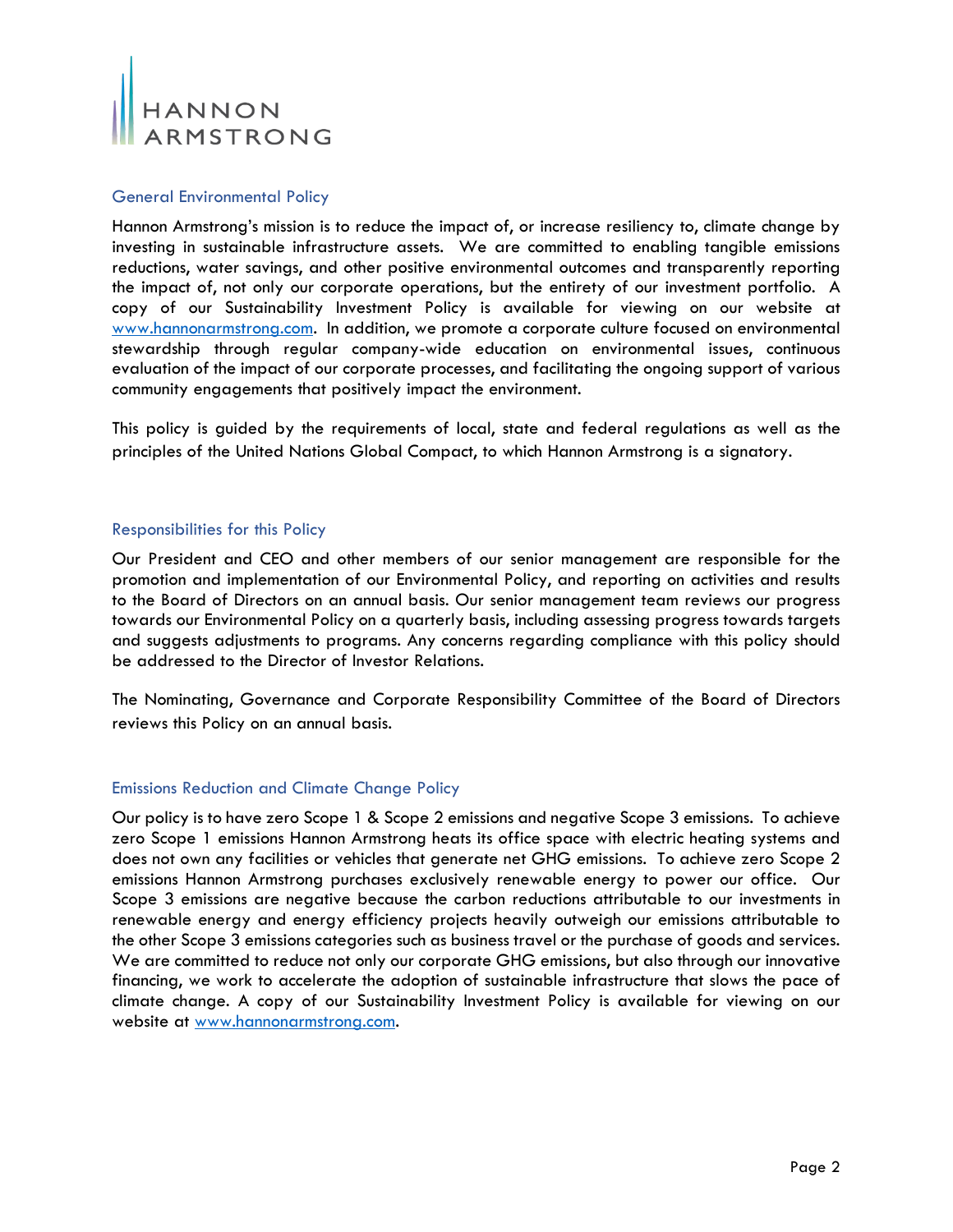

## <span id="page-2-0"></span>Renewable Electricity Target Policy

Hannon Armstrong is committed to purchasing 100% of its electricity from renewable energy resources and offsetting the emissions of any unavoidable purchases of fossil fuel generated electricity through the purchase of renewable energy credits. In the past year we have permanently switched to a provider that supplies 100% renewable (solar, wind, hydro-electric, geothermal, wave, and tidal) energy to our office.

## <span id="page-2-1"></span>Energy Efficiency Policy

Our policy regarding energy efficiency has two primary elements. First, Hannon Armstrong will continue to invest in energy efficiency in both public and private sector projects throughout the United States and its territories. Such projects include new installations utilizing state-of-the-art efficiency technologies as well as upgrading and installing equipment, systems and controls within or adjacent to buildings and facilities, including heating, ventilation and air conditioning systems ("HVAC"), lighting, energy controls, roofs, windows, building shells, and combined heat and power systems. We typically track the energy and cost savings associated with these projects and publicly report the GHG reductions expected to be achieved in accordance with the Carbon Count® methodology. A copy of our Sustainability Investment Policy is available for viewing on our website at [www.hannonarmstrong.com.](http://www.hannonarmstrong.com/)

Second, internally, we will take all cost-effective measures to ensure that our office space operates efficiently and we will periodically evaluate and implement incremental efficiency improvements such as purchasing energy efficient TVs and computer monitors, putting all computers and printers into an energy efficient sleep mode when they are inactive, utilizing motion sensors that control the lighting fixtures, and installing LED lights throughout the office space.

#### <span id="page-2-2"></span>Environmental Supply Chain Management Policy

When procuring materials and services for internal use, wherever possible and economically sensible, Hannon Armstrong will seek to purchase environmentally beneficial or less-impactful materials, including materials with recycled content, reusable and non-toxic materials, and/or responsibly sourced food products.

#### <span id="page-2-3"></span>Green Building Policy

Hannon Armstrong actively funds the retrofits of existing building and the construction of new buildings that achieve the necessary energy savings required by performance contracts as well as meeting numerous state and local government property assessed clean energy (PACE) standards. We will continue to invest in projects that meet our financial and strategic objectives. We additionally support organizations that are promoting the development of green buildings such as the Alliance to Save Energy and the U.S. Green Building Council.